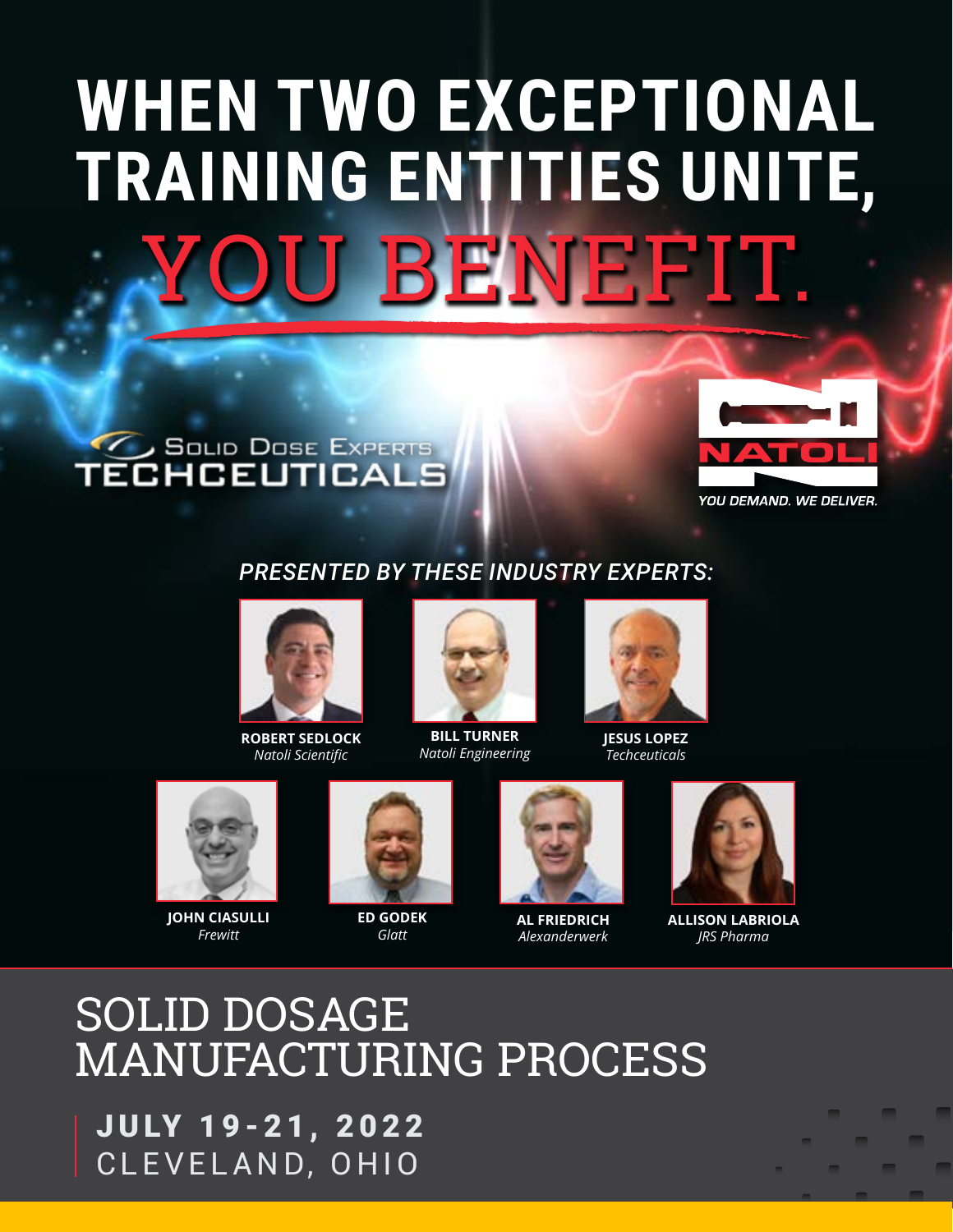This course provides comprehensive insight into The Manufacturing Process of tablet and capsule production and will provide powerful tools that you can put to work immediately. Whether you are new to the industry or want additional functional knowledge, our course consists of a well-balanced combination of presentations, group discussions, Q&A sessions, and live demonstrations with hands-on exercises—resulting in a much more valuable experience. During the training, you will enhance your knowledge of setup, operation, and maintenance procedures for manufacturing processing equipment, while learning other tooling options. With our help, your company can effectively reduce downtime and increase productivity.

## LEARNING OBJECTIVES

Participants of this training course will finish with an understanding of these concepts:

- » Unit operation & manufacturing equipment set-up
- » Identify and resolve common manufacturing equipment challenges
- » Proper tooling selection & maintenance procedures
- » Expert insight on tableting and encapsulation processes
- » Equipment inspection best practices

## WHO SHOULD ATTEND?

This course will benefit operators/technicians involved in the manufacturing process of tablet and capsules:

- » Solid Dose Manufacturing Operators
- » Maintenance Technicians
- » Supervisors & Production Support
- » Technical / Quality Personnel
- » Service Managers
- » Manufacturing Managers

## QUESTIONS? COMMENTS?

Please email Jesus Lopez at Jesus@Techceuticals.com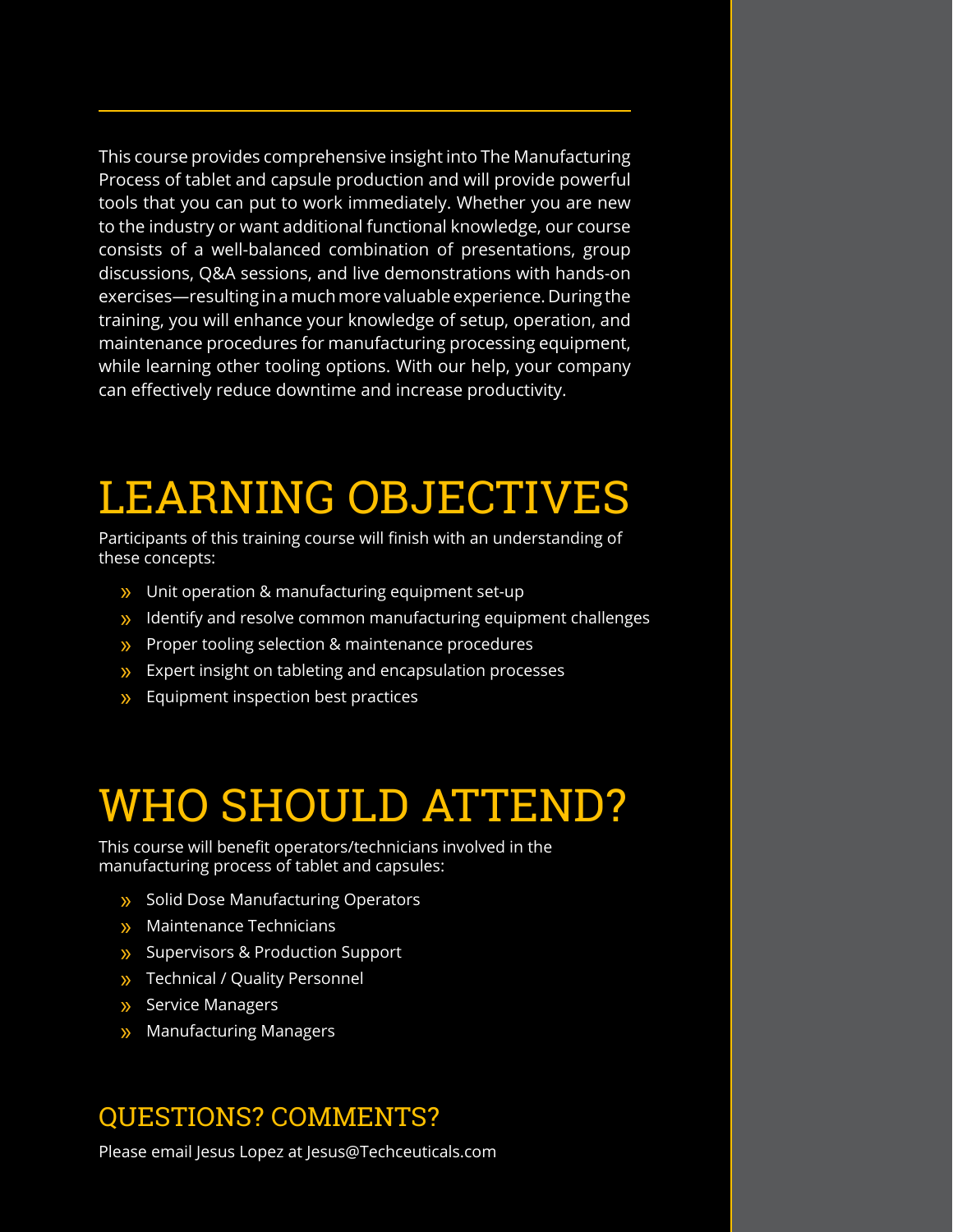## VERVIEW **COURSE**

### **LECTURE** TOPICS:

#### **ROBERT SEDLOCK**

**•** Powder Preparation & Micromeritics / Rotary Tablet Press Operations

#### **JESUS LOPEZ**

**•** Unit Operations / Encapsulation Process

#### **JOHN CIASULLI**

**•** Milling Technologies

#### **ED GODEK**

**•** Granulation – High Shear, Fluid Bed, Process Performance

#### **BILL TURNER**

**•** Tooling Fundamentals Specifications / Troubleshooting

#### **AL FRIEDRICH**

**•** Dry Granulation / Roller Compaction Technologies

#### **ALLISON LABRIOLA**

**•** Film Coating Technologies

## **LAB** SESSIONS:

#### **ROBERT SEDLOCK**

**•** Rotary Press Operation

#### **JESUS LOPEZ**

- Blending Uniformity with Proper Speed & Time
- Film Coating Problems, Causes, & Solutions

#### **JOHN CIASULLI**

**•** Milling Technologies

**ED GODEK**

**•** High Shear, Fluid Bed Operations

#### **AL FRIEDRICH**

**•** Dry Granulation, Roller Compaction Operations

#### **ALLISON LABRIOLA**

**•** Film Coating Technologies

## **COURSE** SCHEDULE:

#### **DAY 1:**

Unit Operations – Techceuticals / Powder preparations – Natoli Scientific Dry Granulation Technologies – Alexanderwerk

#### **Day 2:**

Wet Granulation Technologies – Glatt Milling Technologies – Frewitt USA / Blending Operations – Techceuticals Tableting Operations – Natoli Scientific / Tablet Defects – Natoli Scientific

#### **Day 3:**

Tooling Technologies - Natoli Engineering Film Coating Operations – JRS Pharma / Encapsulation – Techceuticals Federal Equipment Tour and Q&A



### AND



## IN PARTNERSHIP WITH:









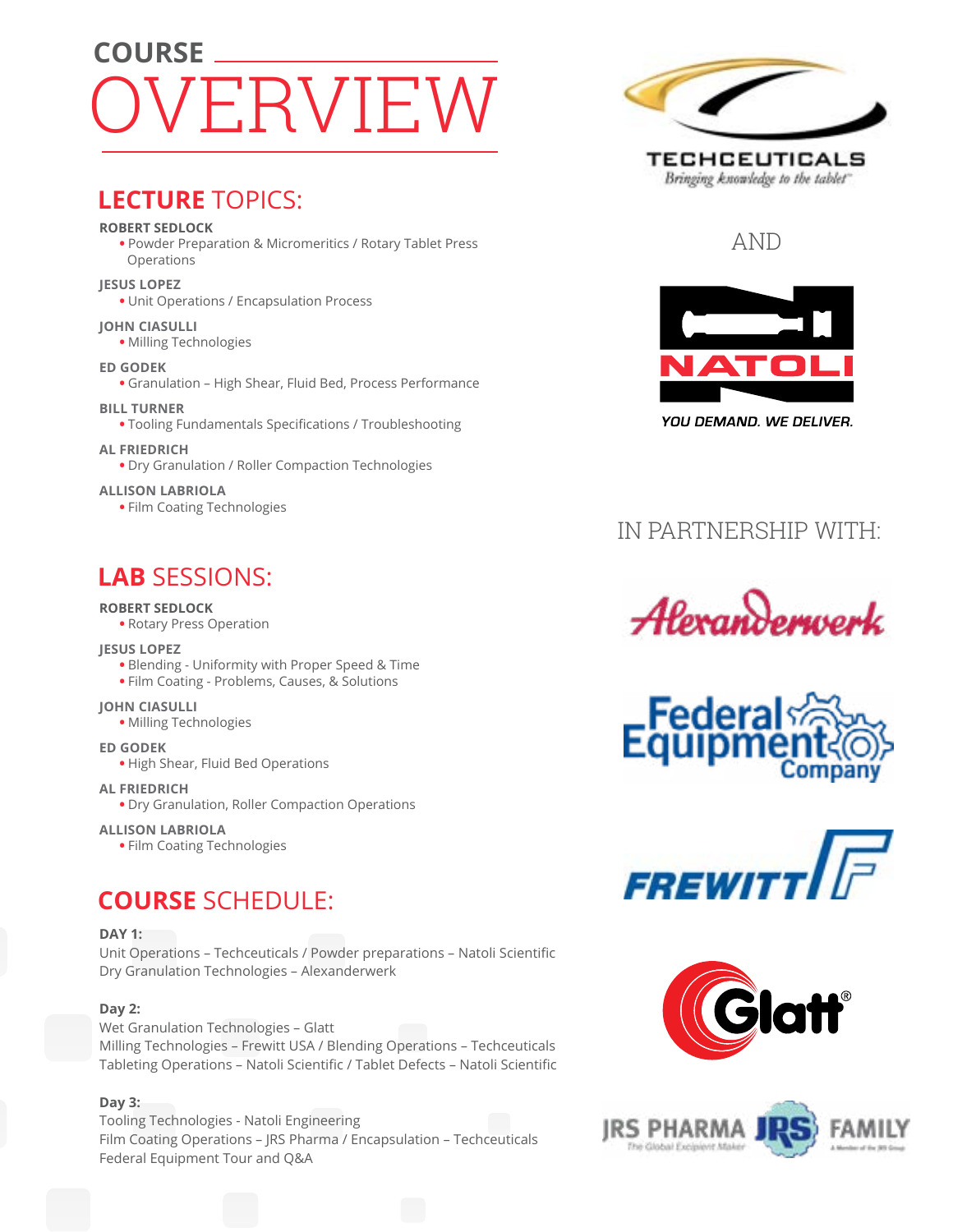

#### **ROBERT SEDLOCK**

Mr. Sedlock is the Director of Natoli Scientific. He is a leading expert in the tablet compression industry with over 25 years of experience and has authored numerous technical articles for journal publications. Mr. Sedlock is responsible for global solid dosage customer

support, training seminars, contract compression services and continuous research.



#### **BILL TURNER**

Mr. Turner has been with Natoli Engineering for over 44 years, starting at a young age of 21. Today, Bill is the Technical Service Manager for Tooling and Tablets. Before that, he was the Engineering Manager and tablet and tool designer for over 20 years, as well

as a Technical Customer Service Representative for 20+ years. He educates, trains and assists Natoli sales, engineering and customer service staff, and conducts training seminars to the industry in tablet design, tool design, and troubleshooting (both in-house and on-site).



#### **AL FRIEDRICH**

Mr. Friedrich is the National Sales Manager for Alexanderwerk Inc. His background has been extensively in the powder processing industry focusing on blending, drying, milling, separation, CIP/SIP systems and dry granulation technology. Mr.

Friedrich has a Mechanical Engineering degree and an MBA from Rutgers University. At Alexanderwerk, his focus is on sales and development work in the technical center for the pharmaceutical and fine chemical industries.



#### **JOHN CIASULLI**

Mr. Ciasulli is the VP of Sales / GM for Frewitt USA, Inc. He has always possessed a strong mechanical aptitude which came in handy when he started his first of many summers working at his father's auto repair shop at the age of 15. Through his various positions at

top-end capital equipment companies, he has been involved in powder milling and complete process equipment selection since 1990. He has extensive hands-on experience in lab trials, machine selection, field start-up, trouble shooting and optimization.



#### **ALLISON LABRIOLA**

Allison Labriola is a Senior Technical Sales Representative for JRS, specializing in Vivacoat, where she supports film coating initiatives across North America. Allison has an extensive background in film coating and tablet formulation thanks to over 15 years of experience

working in sales, technical, and manufacturing roles within the pharmaceutical industry.



#### **JESUS LOPEZ**

SPEAKERS

Mr. Lopez is Technical Director of Techceuticals. He is a Licensed Professional Engineer with over 40 years of international experience in consulting and operations management. He has project management experience in FDA

**COURSE**

regulated environments on API, chemical, pharmaceutical, parenteral and biological, and medical devices operations. Mr. Lopez has hands-on experience in managing and improving multi-product operations in order to meet quality, financial, and productivity goals and in setting up and managing production and technical support operations including pilot scale development, process troubleshooting, validation, documentation, implementation, and quality systems. Mr. Lopez holds a Bachelor's Degree in Chemical Engineering from Michigan State University.



#### **ED J. GODEK**

Edward J. Godek, Manager of Process Technology, is Glatt Air Techniques' prime technical resource for process technology. Ed conducts training sessions and provides process support and troubleshooting for Glatt

customers. He speaks at industry seminars and has written articles for industry publications about Glatt technology. Ed is also involved with the development and assessment of new process equipment for Glatt, including continuous manufacturing.

Ed also has over 18 years of experience at Glatt working directly in the area of fluid bed processing and in total over 29 years of experience in the pharmaceutical industry. He is involved with a wide range of process operations including wet granulation, blending, compression, and fluid bed and tablet coating for the development of oral solid dose products.

Ed has held scientific and management positions in R&D and Manufacturing with ESI Lederle, Purdue Pharma, Pfizer and Barr Laboratories. Ed holds a Bachelor's Degree in Chemical Engineering from the Cooper Union for the Advancement of Science and Art, and a Master's Degree in Chemical Engineering from Manhattan College.

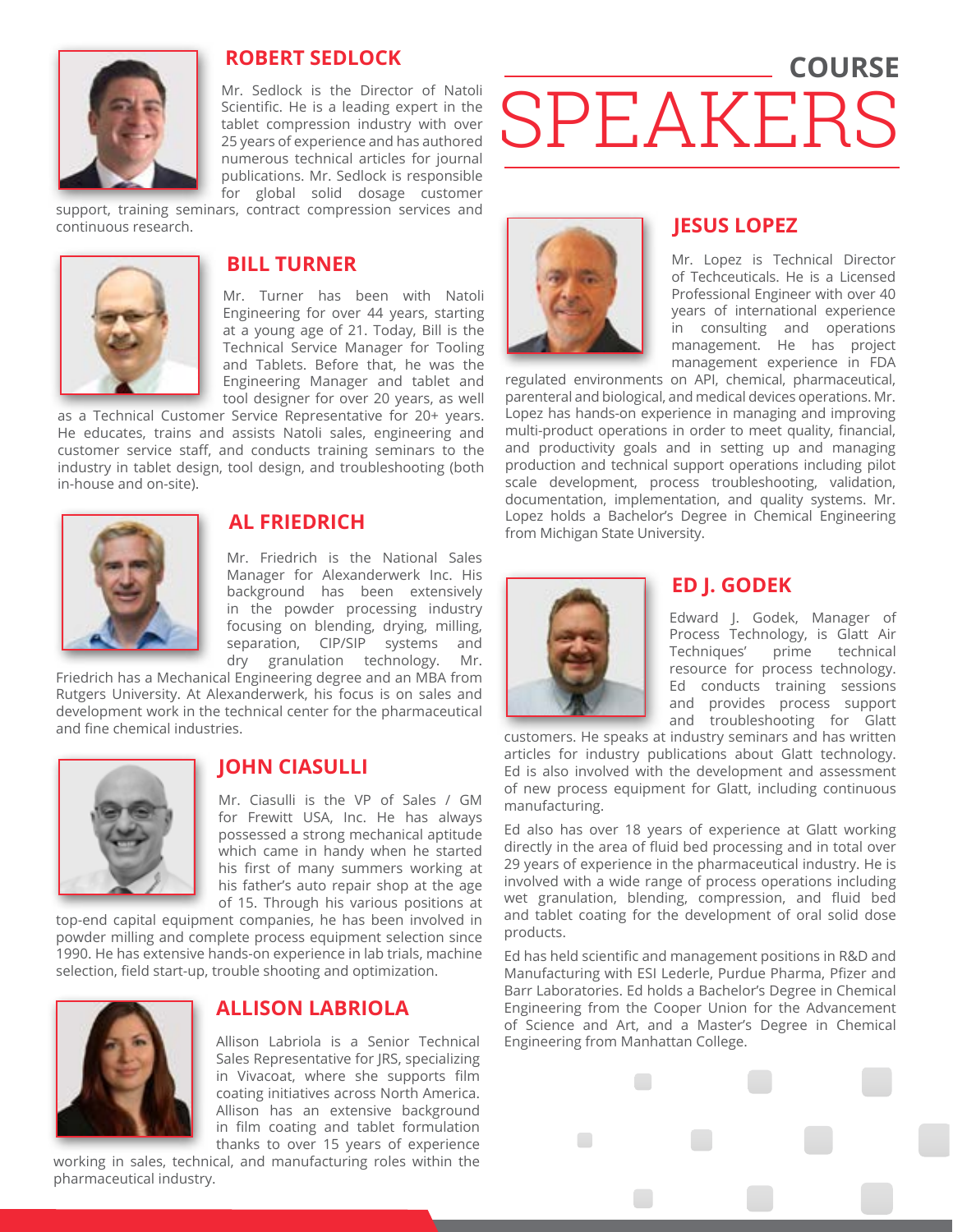**REGISTER NOW** [WWW.NATOLI.COM/TECHCEUTICALS](https://natoli.com/training/techceuticals-training-tablet-development-process-training/) **EARLY BIRD SPECIAL SAVE \$300**

\$2,995 **\$2,695 WHEN YOU REGISTER BY JUNE 26TH**



## **NETWORKING EVENT**

**TUESDAY, JULY 19TH**

Cocktails, Conversations and Camaraderie with Industry Professionals



**HYATT REGENCY CLEVELAND AT THE ARCADE**

420 Superior Avenue East Cleveland, Ohio, United States, 44114